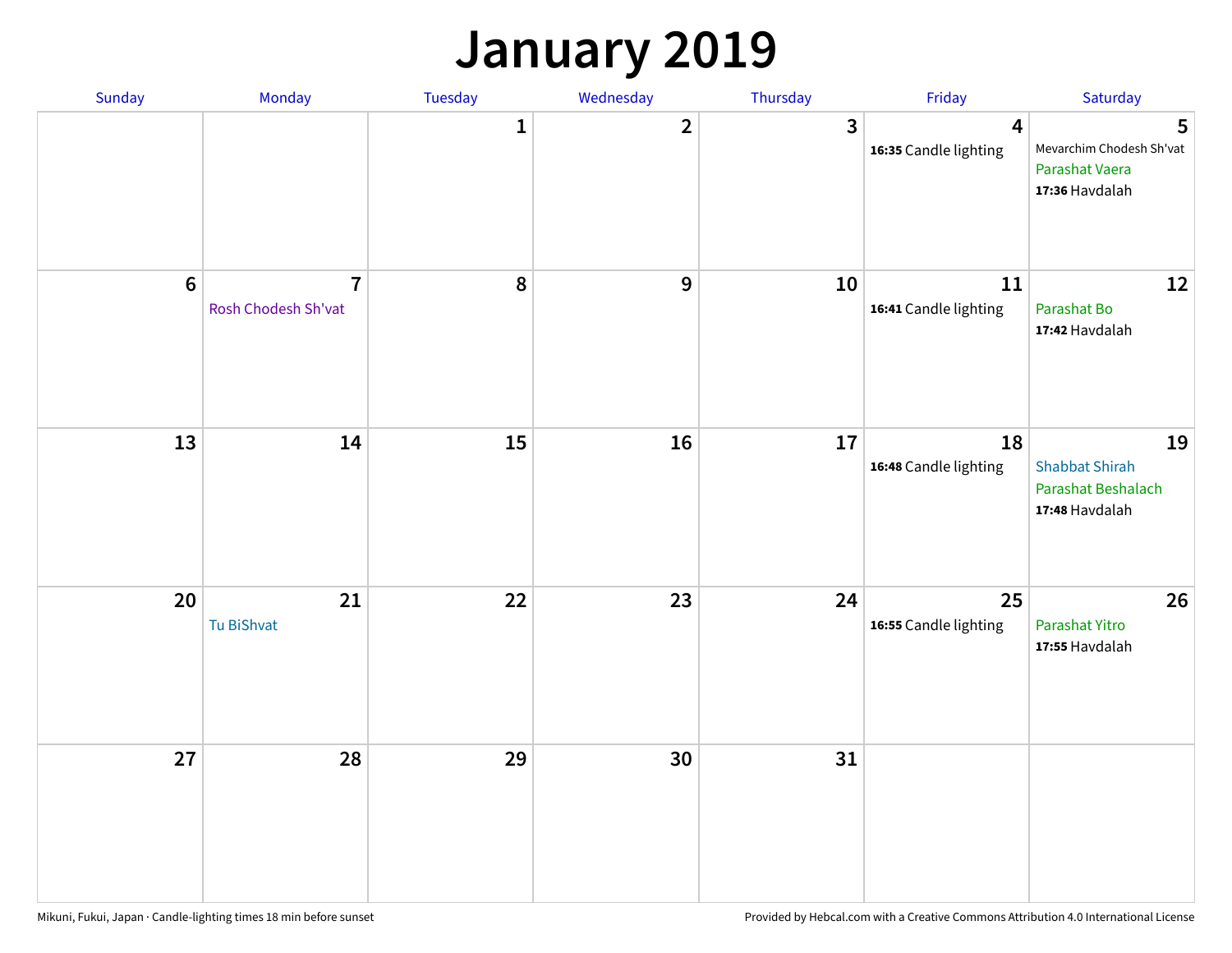# **February 2019**

| Sunday | Monday                  | Tuesday                  | Wednesday                             | Thursday       | Friday                                | Saturday                                                                                  |
|--------|-------------------------|--------------------------|---------------------------------------|----------------|---------------------------------------|-------------------------------------------------------------------------------------------|
|        |                         |                          |                                       |                | $\mathbf{1}$<br>17:03 Candle lighting | $\overline{2}$<br>Mevarchim Chodesh Adar I<br><b>Parashat Mishpatim</b><br>18:02 Havdalah |
| 3      | $\overline{\mathbf{4}}$ | 5<br>Rosh Chodesh Adar I | $6\phantom{1}$<br>Rosh Chodesh Adar I | $\overline{7}$ | $\pmb{8}$<br>17:10 Candle lighting    | 9<br>Parashat Terumah<br>18:09 Havdalah                                                   |
| 10     | ${\bf 11}$              | 12                       | 13                                    | 14             | 15<br>17:17 Candle lighting           | 16<br>Parashat Tetzaveh<br>18:16 Havdalah                                                 |
| 17     | 18                      | 19<br><b>Purim Katan</b> | $20\,$                                | 21             | 22<br>17:24 Candle lighting           | 23<br>Parashat Ki Tisa<br>18:22 Havdalah                                                  |
| 24     | 25                      | 26                       | 27                                    | 28             |                                       |                                                                                           |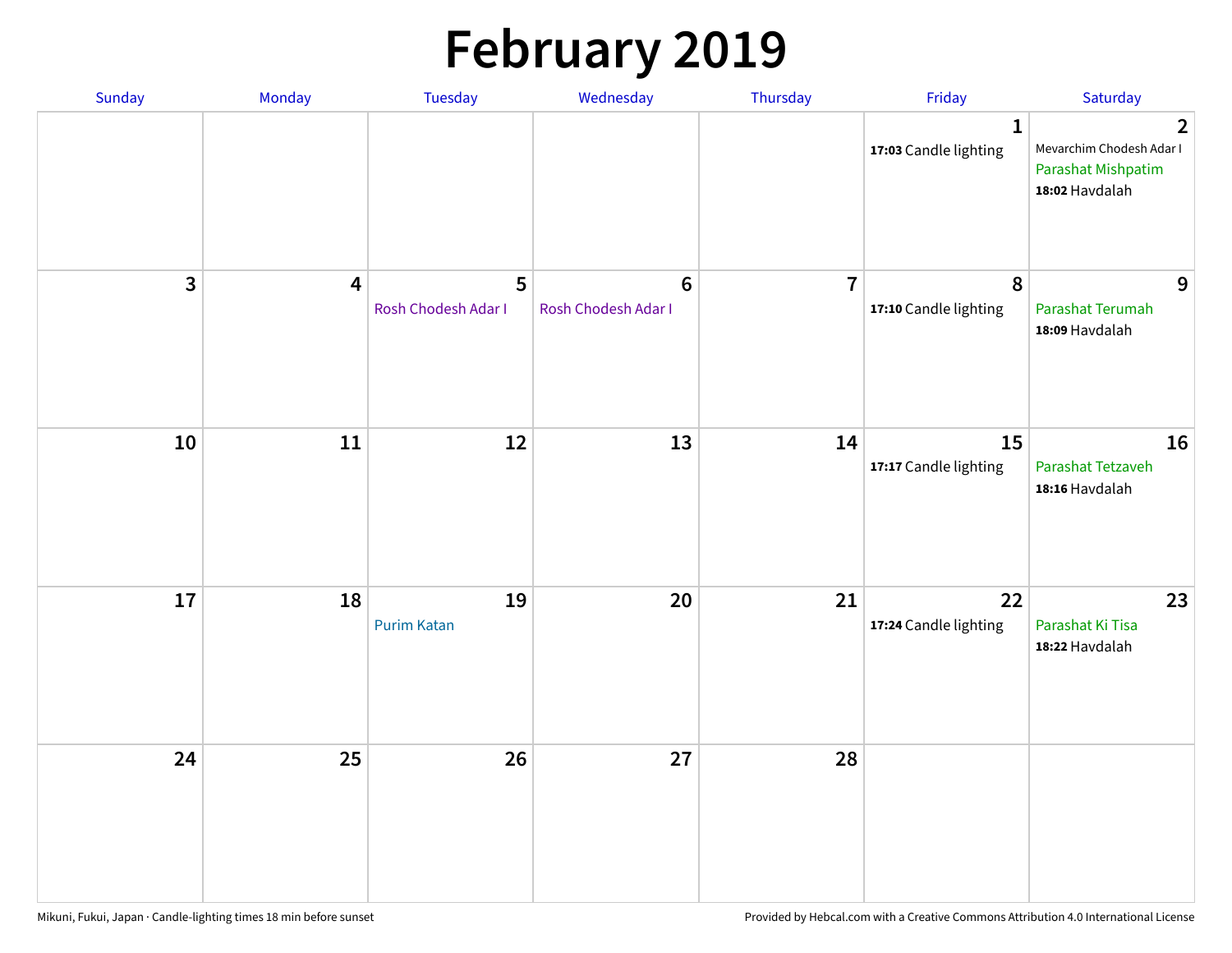### **March 2019**

| Sunday         | Monday | Tuesday | Wednesday                                                                                | Thursday                               | Friday                                              | Saturday                                                                                                      |
|----------------|--------|---------|------------------------------------------------------------------------------------------|----------------------------------------|-----------------------------------------------------|---------------------------------------------------------------------------------------------------------------|
|                |        |         |                                                                                          |                                        | $\mathbf{1}$<br>17:31 Candle lighting               | $\overline{2}$<br><b>Shabbat Shekalim</b><br>Mevarchim Chodesh Adar II<br>Parashat Vayakhel<br>18:29 Havdalah |
| $\overline{3}$ | 4      | 5       | $6\phantom{a}$                                                                           | $\overline{7}$<br>Rosh Chodesh Adar II | 8<br>Rosh Chodesh Adar II<br>17:37 Candle lighting  | 9<br>Parashat Pekudei<br>18:35 Havdalah                                                                       |
| 10             | 11     | 12      | 13                                                                                       | 14                                     | 15<br>17:44 Candle lighting                         | 16<br><b>Shabbat Zachor</b><br>Parashat Vayikra<br>18:41 Havdalah                                             |
| 17             | 18     | 19      | 20<br>04:45 Fast begins<br><b>Ta'anit Esther</b><br>18:38 Fast ends<br><b>Erev Purim</b> | 21<br>Purim                            | 22<br><b>Shushan Purim</b><br>17:50 Candle lighting | 23<br><b>Parashat Tzav</b><br>18:47 Havdalah                                                                  |
| 24             | 25     | 26      | 27                                                                                       | 28                                     | 29<br>17:56 Candle lighting                         | 30<br><b>Shabbat Parah</b><br>Mevarchim Chodesh Nisan<br>Parashat Shmini<br>18:53 Havdalah                    |
| 31             |        |         |                                                                                          |                                        |                                                     |                                                                                                               |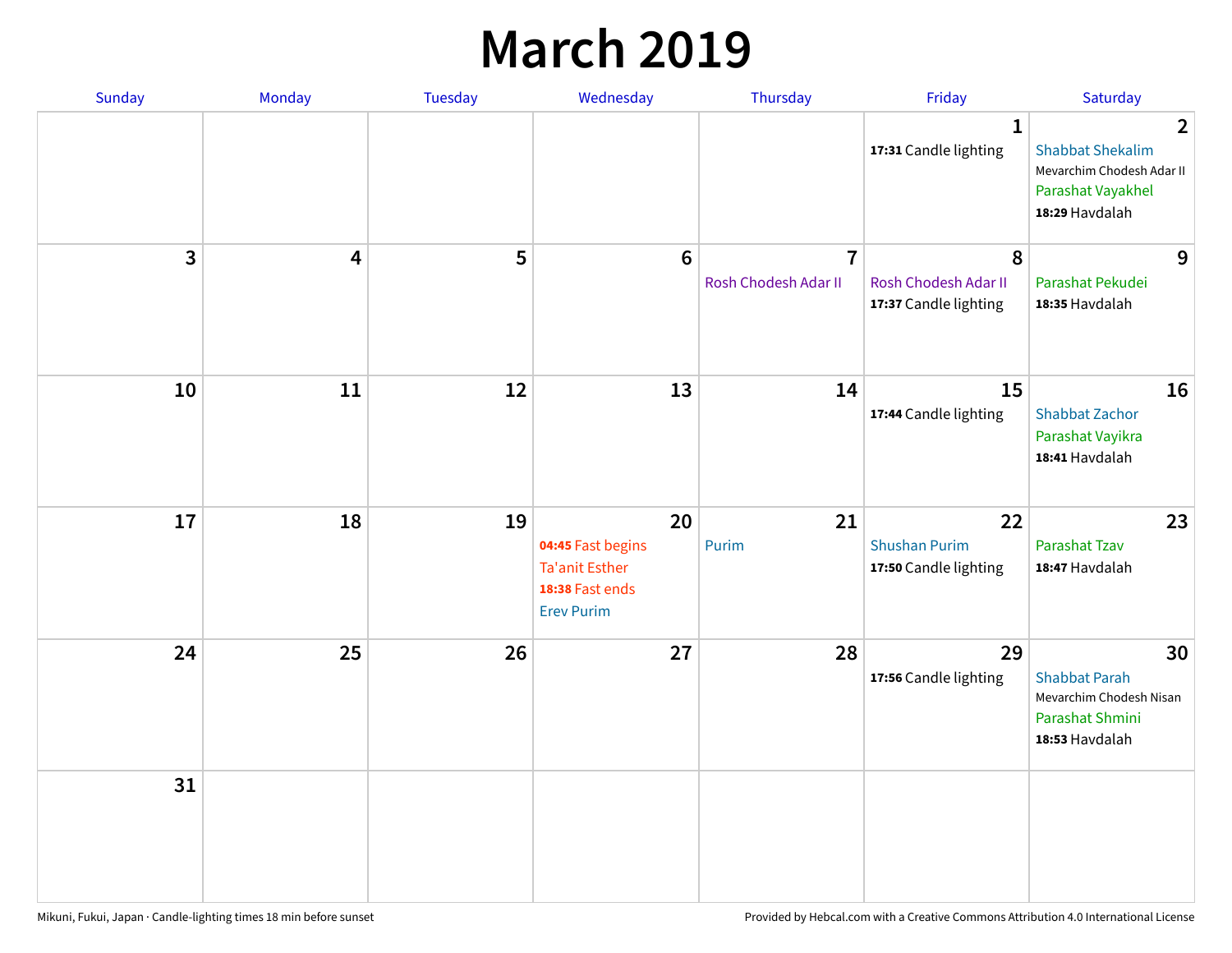## **April 2019**

| Sunday                                   | Monday                  | Tuesday                | Wednesday             | Thursday                                        | Friday                                                                                            | Saturday                                                                                 |
|------------------------------------------|-------------------------|------------------------|-----------------------|-------------------------------------------------|---------------------------------------------------------------------------------------------------|------------------------------------------------------------------------------------------|
|                                          | $\mathbf{1}$            | $\overline{2}$         | 3                     | 4                                               | 5<br>18:02 Candle lighting                                                                        | 6<br>Shabbat HaChodesh<br><b>Rosh Chodesh Nisan</b><br>Parashat Tazria<br>19:00 Havdalah |
| $\overline{7}$                           | 8                       | $\boldsymbol{9}$       | 10                    | 11                                              | 12<br>18:08 Candle lighting                                                                       | 13<br><b>Shabbat HaGadol</b><br>Parashat Metzora<br>19:06 Havdalah                       |
| 14                                       | 15<br>Yom HaAliyah      | 16                     | 17                    | 18                                              | 19<br>03:58 Fast begins<br><b>Ta'anit Bechorot</b><br><b>Erev Pesach</b><br>18:14 Candle lighting | 20<br>Pesach I<br>19:13 Candle lighting                                                  |
| 21<br><b>Pesach II</b><br>19:14 Havdalah | 22<br>Pesach III (CH"M) | 23<br>Pesach IV (CH"M) | 24<br>Pesach V (CH"M) | 25<br>Pesach VI (CH"M)<br>18:19 Candle lighting | 26<br><b>Pesach VII</b><br>18:20 Candle lighting                                                  | 27<br><b>Pesach VIII</b><br>19:20 Havdalah                                               |
| 28                                       | 29                      | 30                     |                       |                                                 |                                                                                                   |                                                                                          |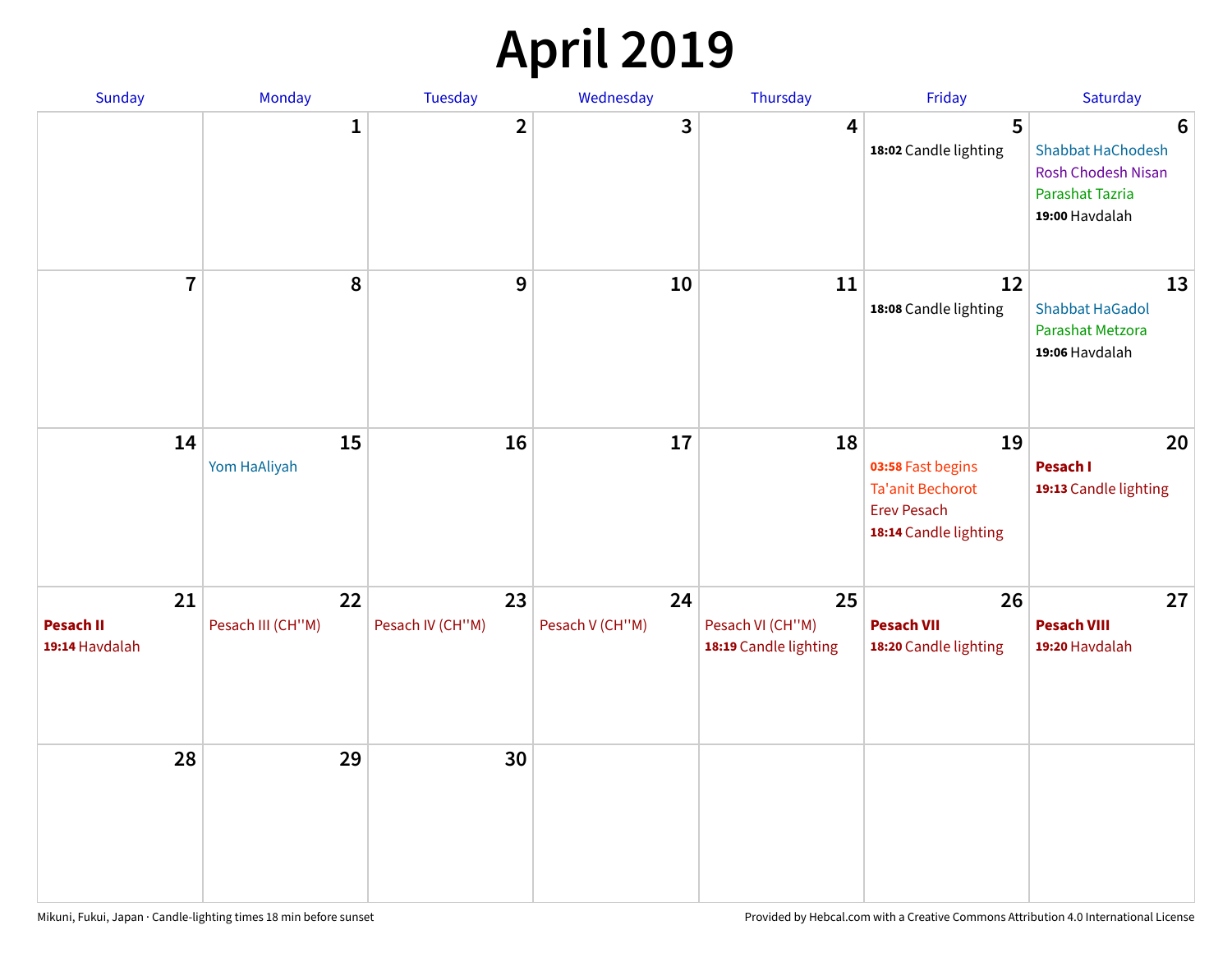### **May 2019**

| Sunday                    | Monday                                 | Tuesday        | Wednesday                  | Thursday                      | Friday                                           | Saturday                                                              |
|---------------------------|----------------------------------------|----------------|----------------------------|-------------------------------|--------------------------------------------------|-----------------------------------------------------------------------|
|                           |                                        |                | 1                          | $\overline{2}$<br>Yom HaShoah | $\overline{\mathbf{3}}$<br>18:26 Candle lighting | 4<br>Mevarchim Chodesh Iyyar<br>Parashat Achrei Mot<br>19:26 Havdalah |
| 5<br>Rosh Chodesh Iyyar   | $\boldsymbol{6}$<br>Rosh Chodesh Iyyar | $\overline{7}$ | $\pmb{8}$<br>Yom HaZikaron | 9<br>Yom HaAtzma'ut           | 10<br>18:31 Candle lighting                      | 11<br>Parashat Kedoshim<br>19:33 Havdalah                             |
| 12                        | 13                                     | 14             | 15                         | 16                            | 17<br>18:37 Candle lighting                      | 18<br>Parashat Emor<br>19:40 Havdalah                                 |
| 19<br><b>Pesach Sheni</b> | 20                                     | 21             | 22                         | 23<br>Lag BaOmer              | 24<br>18:43 Candle lighting                      | 25<br>Parashat Behar<br>19:46 Havdalah                                |
| 26                        | 27                                     | 28             | 29                         | 30                            | 31<br>18:48 Candle lighting                      |                                                                       |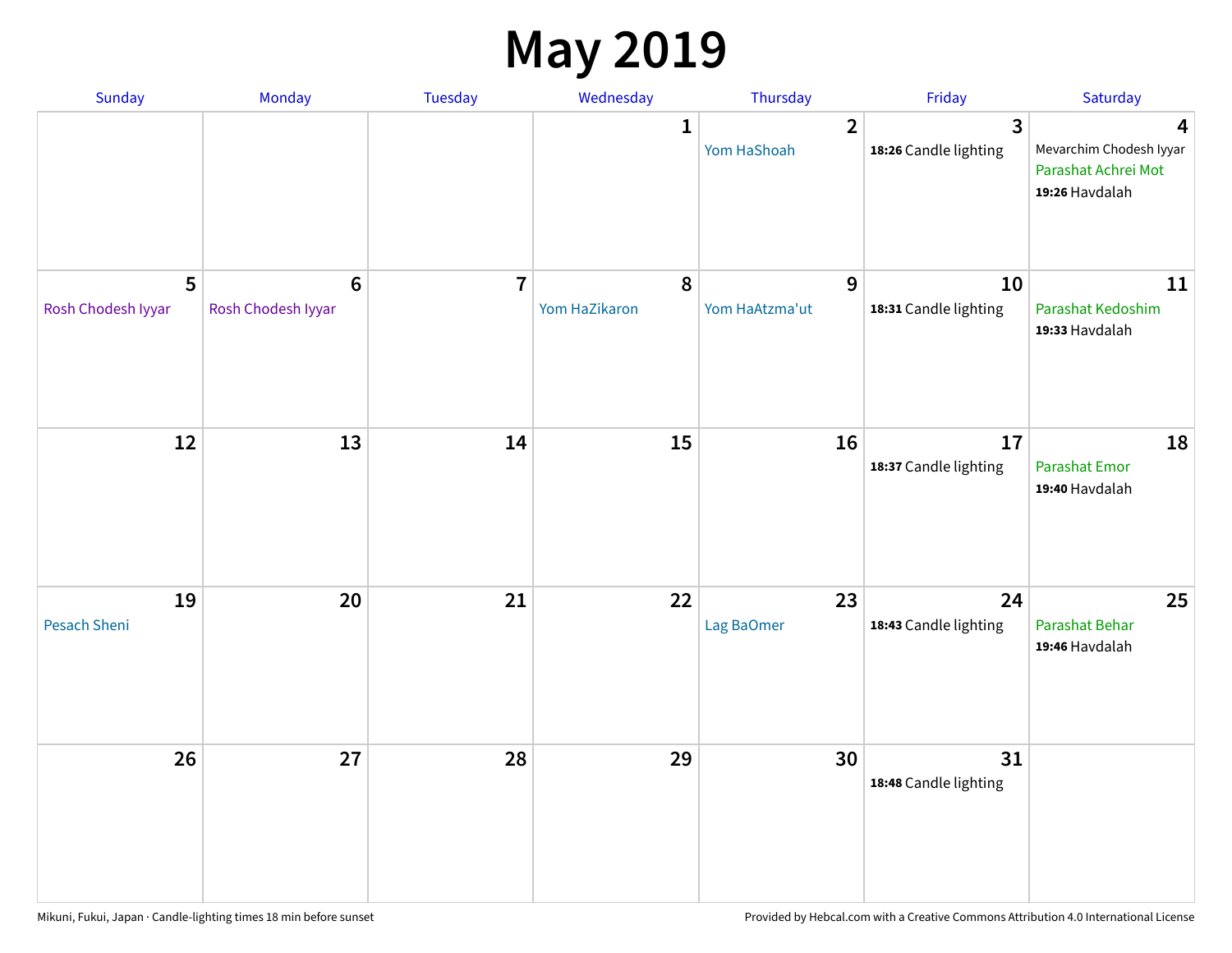#### **June 2019**

| Sunday                                         | Monday                                    | Tuesday                 | Wednesday | Thursday        | Friday                                  | Saturday                                                               |
|------------------------------------------------|-------------------------------------------|-------------------------|-----------|-----------------|-----------------------------------------|------------------------------------------------------------------------|
|                                                |                                           |                         |           |                 |                                         | 1<br>Mevarchim Chodesh Sivan<br>Parashat Bechukotai<br>19:52 Havdalah  |
| $\overline{2}$<br>Yom Yerushalayim             | $\mathbf{3}$                              | 4<br>Rosh Chodesh Sivan | 5         | $6\phantom{1}6$ | $\overline{7}$<br>18:52 Candle lighting | 8<br><b>Erev Shavuot</b><br>Parashat Bamidbar<br>19:56 Candle lighting |
| 9<br><b>Shavuot I</b><br>19:57 Candle lighting | 10<br><b>Shavuot II</b><br>19:57 Havdalah | 11                      | 12        | 13              | 14<br>18:55 Candle lighting             | 15<br><b>Parashat Nasso</b><br>20:00 Havdalah                          |
| 16                                             | 17                                        | 18                      | 19        | 20              | 21<br>18:57 Candle lighting             | 22<br>Parashat Beha'alotcha<br>20:02 Havdalah                          |
| 23                                             | 24                                        | 25                      | 26        | 27              | 28<br>18:58 Candle lighting             | 29<br>Mevarchim Chodesh Tamuz<br>Parashat Sh'lach<br>20:02 Havdalah    |
| 30                                             |                                           |                         |           |                 |                                         |                                                                        |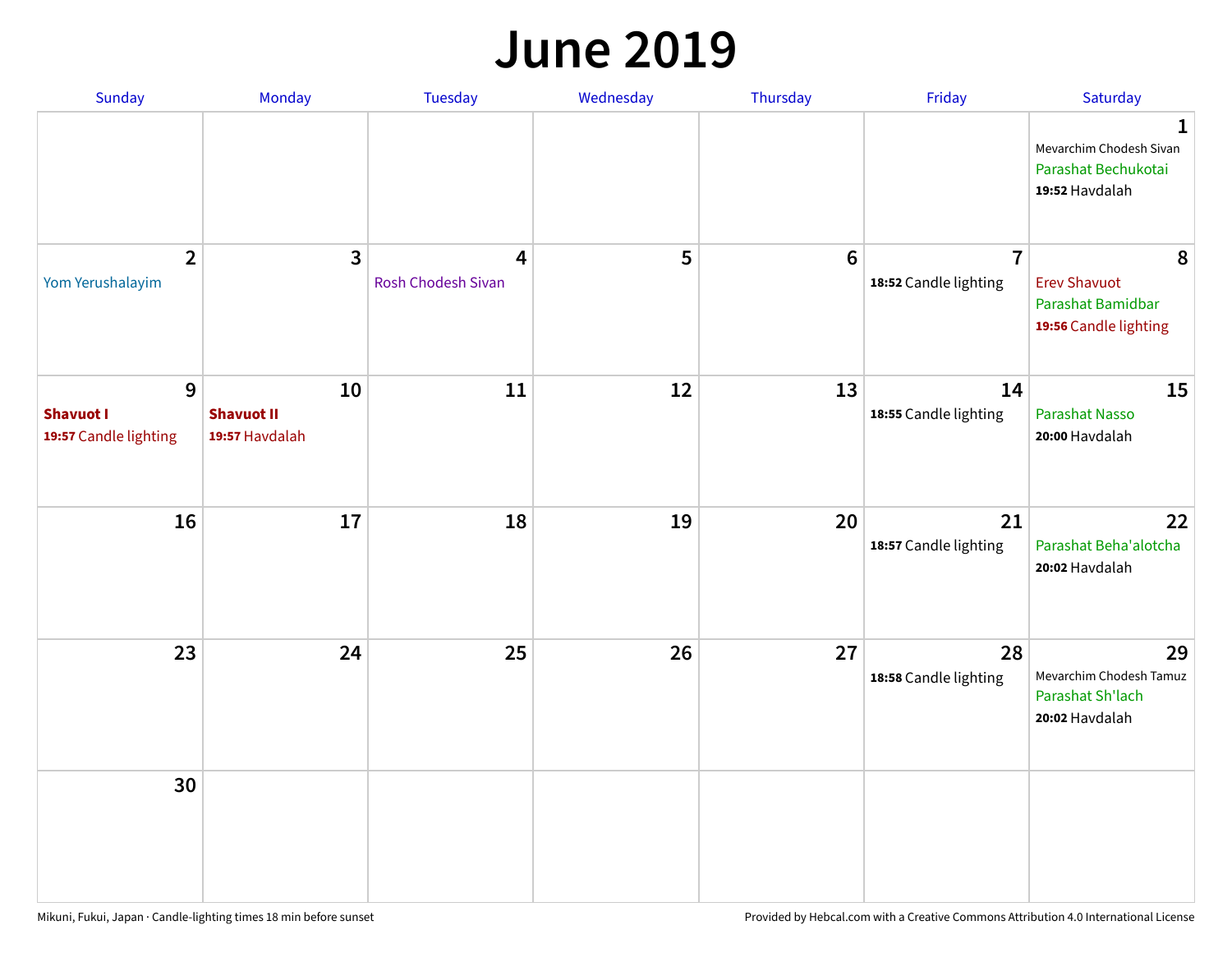# **July 2019**

| Sunday                                                           | Monday       | Tuesday        | Wednesday                                   | Thursday                | Friday                      | Saturday                                                                |
|------------------------------------------------------------------|--------------|----------------|---------------------------------------------|-------------------------|-----------------------------|-------------------------------------------------------------------------|
|                                                                  | $\mathbf{1}$ | $\overline{2}$ | $\overline{3}$<br><b>Rosh Chodesh Tamuz</b> | 4<br>Rosh Chodesh Tamuz | 5<br>18:58 Candle lighting  | $6\phantom{1}6$<br>Parashat Korach<br>20:01 Havdalah                    |
| $\overline{7}$                                                   | 8            | $\overline{9}$ | 10                                          | 11                      | 12<br>18:56 Candle lighting | 13<br><b>Parashat Chukat</b><br>19:59 Havdalah                          |
| 14                                                               | 15           | 16             | 17                                          | 18                      | 19<br>18:53 Candle lighting | 20<br><b>Parashat Balak</b><br>19:54 Havdalah                           |
| 21<br>03:23 Fast begins<br><b>Tzom Tammuz</b><br>19:45 Fast ends | 22           | 23             | 24                                          | 25                      | 26<br>18:48 Candle lighting | 27<br>Mevarchim Chodesh Av<br><b>Parashat Pinchas</b><br>19:49 Havdalah |
| 28                                                               | 29           | 30             | 31                                          |                         |                             |                                                                         |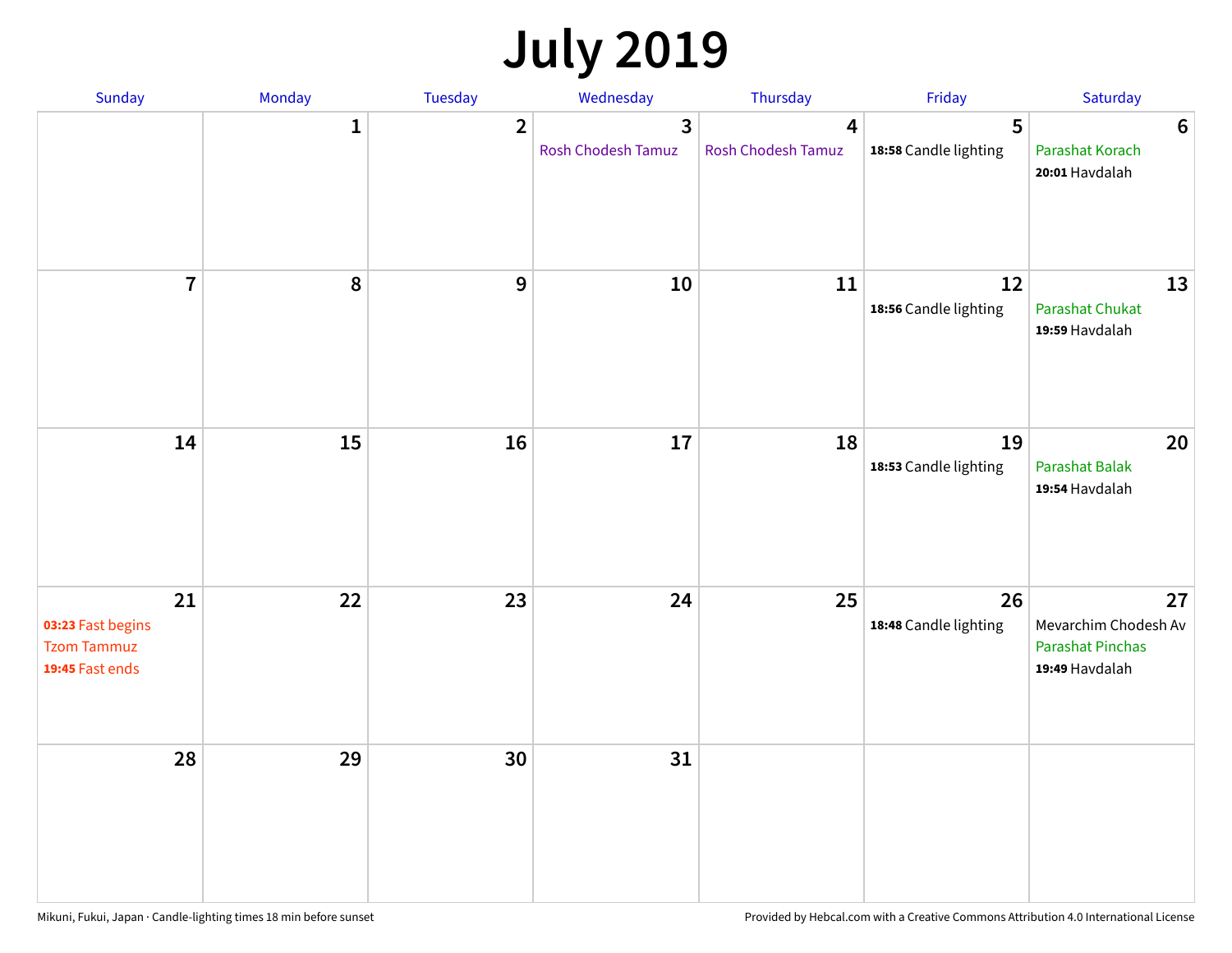# **August 2019**

| Sunday                                          | Monday | Tuesday         | Wednesday               | Thursday     | Friday                                                     | Saturday                                                                                                          |
|-------------------------------------------------|--------|-----------------|-------------------------|--------------|------------------------------------------------------------|-------------------------------------------------------------------------------------------------------------------|
|                                                 |        |                 |                         | $\mathbf{1}$ | $\overline{2}$<br>Rosh Chodesh Av<br>18:42 Candle lighting | $\overline{3}$<br>Parashat Matot-Masei<br>19:42 Havdalah                                                          |
| $\overline{\mathbf{4}}$                         | 5      | $6\phantom{1}6$ | $\overline{\mathbf{I}}$ | 8            | 9<br>18:35 Candle lighting                                 | 10<br><b>Shabbat Chazon</b><br>18:52 Fast begins<br>Erev Tish'a B'Av<br><b>Parashat Devarim</b><br>19:34 Havdalah |
| 11<br>Tish'a B'Av (observed)<br>19:25 Fast ends | 12     | 13              | 14                      | 15           | 16<br>Tu B'Av<br>18:27 Candle lighting                     | 17<br><b>Shabbat Nachamu</b><br>Parashat Vaetchanan<br>19:25 Havdalah                                             |
| 18                                              | 19     | 20              | 21                      | 22           | 23<br>18:18 Candle lighting                                | 24<br>Mevarchim Chodesh Elul<br><b>Parashat Eikev</b><br>19:15 Havdalah                                           |
| 25                                              | 26     | 27              | 28                      | 29           | 30<br>18:09 Candle lighting                                | 31<br>Rosh Chodesh Elul<br>Parashat Re'eh<br>19:05 Havdalah                                                       |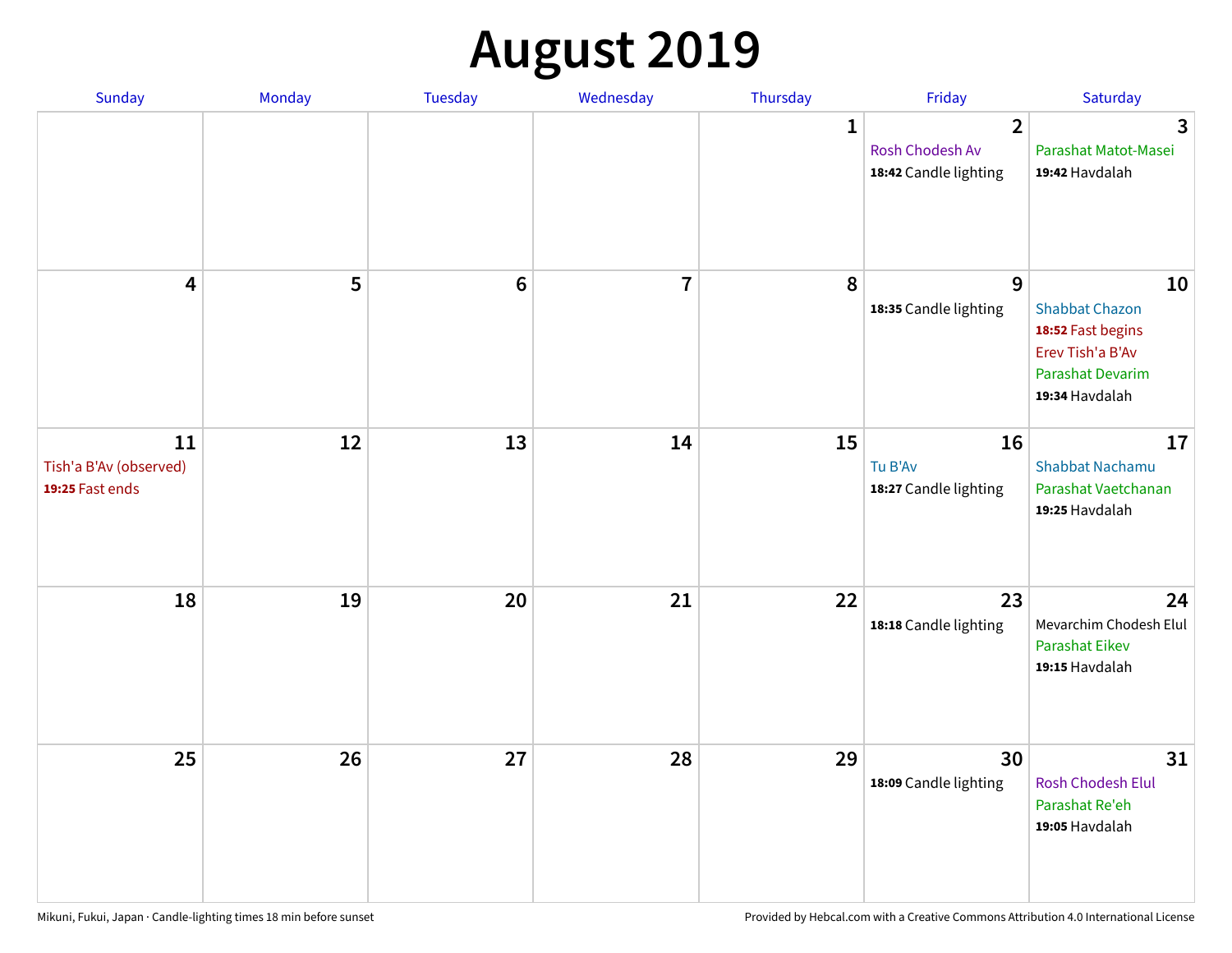## **September 2019**

| Sunday                                           | Monday                                           | Tuesday | Wednesday | Thursday | Friday                           | Saturday                                                    |
|--------------------------------------------------|--------------------------------------------------|---------|-----------|----------|----------------------------------|-------------------------------------------------------------|
| 1<br>Rosh Hashana LaBehemot<br>Rosh Chodesh Elul | $\overline{2}$                                   | 3       | 4         | 5        | $\bf 6$<br>17:59 Candle lighting | $\overline{7}$<br><b>Parashat Shoftim</b><br>18:54 Havdalah |
| 8                                                | 9                                                | 10      | 11        | 12       | 13<br>17:48 Candle lighting      | 14<br>Parashat Ki Teitzei<br>18:44 Havdalah                 |
| 15                                               | 16                                               | 17      | 18        | 19       | 20<br>17:38 Candle lighting      | 21<br>Leil Selichot<br>Parashat Ki Tavo<br>18:33 Havdalah   |
| 22                                               | 23                                               | 24      | 25        | 26       | 27<br>17:28 Candle lighting      | 28<br>Parashat Nitzavim<br>18:23 Havdalah                   |
| 29<br>Erev Rosh Hashana<br>17:25 Candle lighting | 30<br>Rosh Hashana 5780<br>18:20 Candle lighting |         |           |          |                                  |                                                             |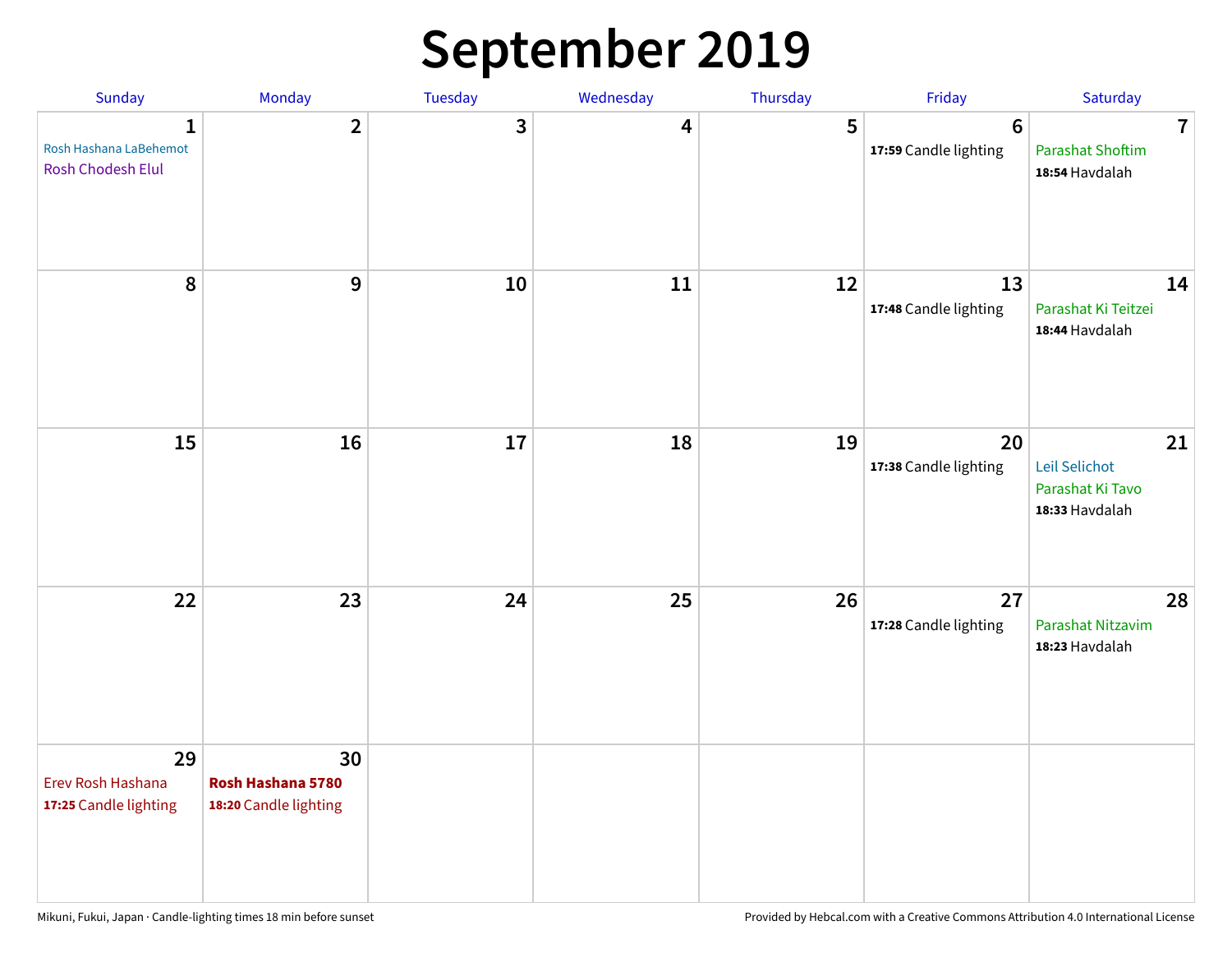## **October 2019**

| <b>Sunday</b>                                            | <b>Monday</b>                                        | <b>Tuesday</b>                                           | Wednesday                                                                      | Thursday               | Friday                                           | Saturday                                                                       |
|----------------------------------------------------------|------------------------------------------------------|----------------------------------------------------------|--------------------------------------------------------------------------------|------------------------|--------------------------------------------------|--------------------------------------------------------------------------------|
|                                                          |                                                      | $\mathbf{1}$<br><b>Rosh Hashana II</b><br>18:18 Havdalah | $\overline{2}$<br>04:36 Fast begins<br><b>Tzom Gedaliah</b><br>18:10 Fast ends | 3                      | $\overline{\mathbf{4}}$<br>17:17 Candle lighting | 5<br><b>Shabbat Shuva</b><br>Parashat Vayeilech<br>18:12 Havdalah              |
| $6\phantom{1}$                                           | $\overline{7}$                                       | 8<br><b>Erev Yom Kippur</b><br>17:12 Candle lighting     | 9<br><b>Yom Kippur</b><br>18:07 Havdalah                                       | 10                     | 11<br>17:07 Candle lighting                      | 12<br>Parashat Ha'Azinu<br>18:03 Havdalah                                      |
| 13<br><b>Erev Sukkot</b><br>17:05 Candle lighting        | 14<br>Sukkot I<br>18:00 Candle lighting              | 15<br><b>Sukkot II</b><br>17:59 Havdalah                 | 16<br>Sukkot III (CH"M)                                                        | 17<br>Sukkot IV (CH"M) | 18<br>Sukkot V (CH"M)<br>16:58 Candle lighting   | 19<br>Sukkot VI (CH"M)<br>17:54 Havdalah                                       |
| 20<br>Sukkot VII (Hoshana Raba)<br>16:55 Candle lighting | 21<br><b>Shmini Atzeret</b><br>17:51 Candle lighting | 22<br><b>Simchat Torah</b><br>17:50 Havdalah             | 23                                                                             | 24                     | 25<br>16:49 Candle lighting                      | 26<br>Mevarchim Chodesh Cheshvan<br><b>Parashat Bereshit</b><br>17:45 Havdalah |
| 27                                                       | 28                                                   | 29<br>Rosh Chodesh Cheshvan                              | 30<br>Rosh Chodesh Cheshvan                                                    | 31                     |                                                  |                                                                                |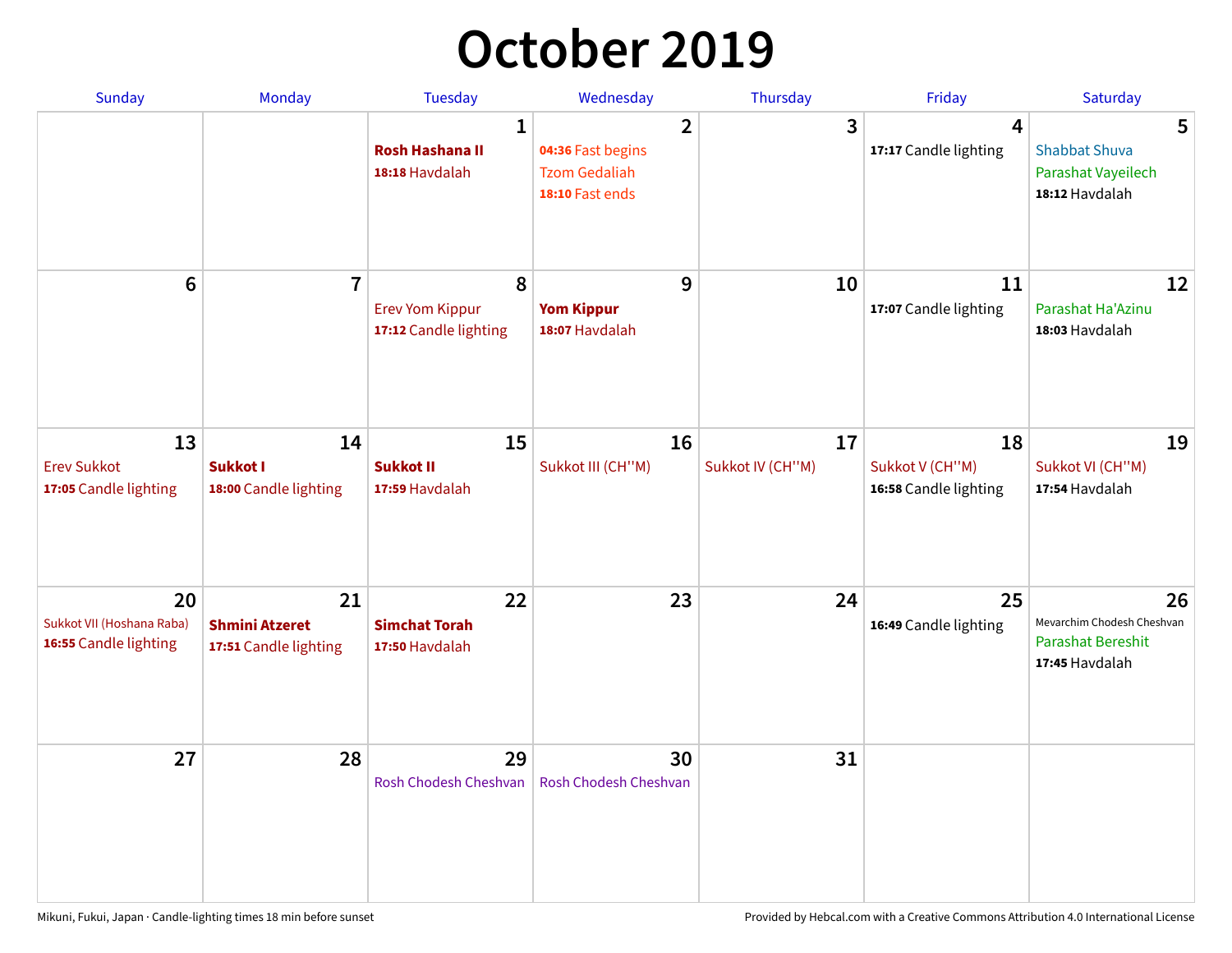#### **November 2019**

| Sunday | Monday                  | <b>Tuesday</b>                      | Wednesday      | Thursday                  | Friday                                                    | Saturday                                                                 |
|--------|-------------------------|-------------------------------------|----------------|---------------------------|-----------------------------------------------------------|--------------------------------------------------------------------------|
|        |                         |                                     |                |                           | $\mathbf{1}$<br>16:42 Candle lighting                     | $\overline{2}$<br><b>Parashat Noach</b><br>17:38 Havdalah                |
| 3      | $\overline{\mathbf{4}}$ | 5<br>Yom HaAliyah School Observance | $6\phantom{1}$ | $\overline{7}$            | 8<br>16:35 Candle lighting                                | 9<br>Parashat Lech-Lecha<br>17:32 Havdalah                               |
| 10     | 11                      | 12                                  | 13             | 14                        | 15<br>16:29 Candle lighting                               | 16<br>Parashat Vayera<br>17:28 Havdalah                                  |
| 17     | 18                      | 19                                  | 20             | 21                        | 22<br>16:25 Candle lighting                               | 23<br>Mevarchim Chodesh Kislev<br>Parashat Chayei Sara<br>17:24 Havdalah |
| 24     | 25                      | 26                                  | 27<br>Sigd     | 28<br>Rosh Chodesh Kislev | 29<br><b>Rosh Chodesh Kislev</b><br>16:23 Candle lighting | 30<br><b>Parashat Toldot</b><br>17:23 Havdalah                           |